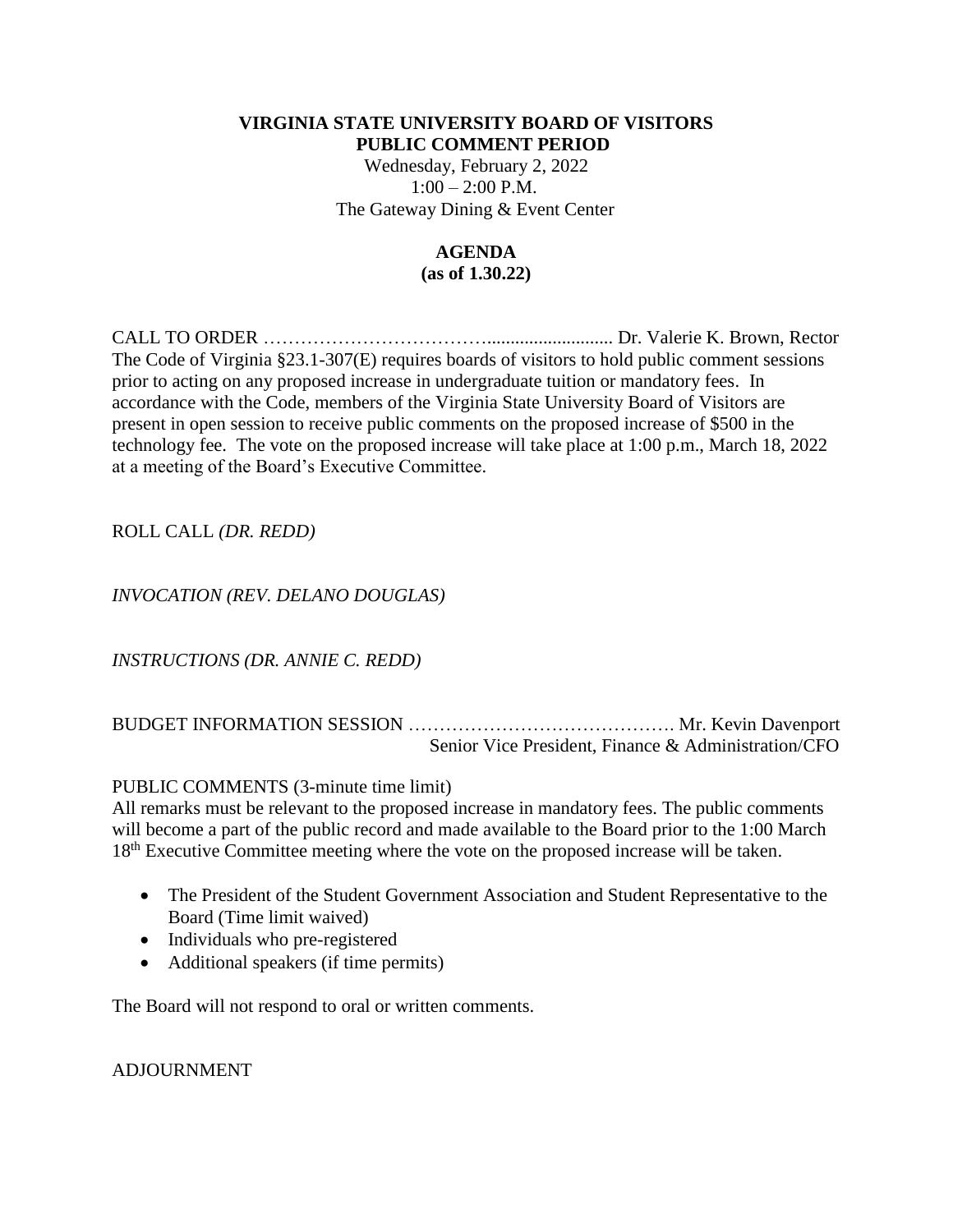## **VIRGINIA STATE UNIVERSITY BOARD OF VISITORS PUBLIC COMMENT SESSION** FOR PROPOSED INCREASE IN 2021-22 MANDATORY FEES

### **MINUTES**

In accordance with Code of Virginia §23.1-307(E), requiring boards of visitors to hold public comment sessions prior to acting on any proposed increase in undergraduate tuition or mandatory fees, members of the Virginia State University Board of Visitors met in open session on Wednesday, February 2, 2022 in the Gateway Dining and Event Center on the VSU campus.

#### **Board members present:**

Dr. Valerie K. Brown Thursa Crittenden Dr. Christine M. Darden Pamela Currey (electronic participation) Michael Flemming (electronic participation) Dr. Charlie Hill (electronic participation) Mr. Edward Owens Xavier Richardson (electronic participation)

#### **Legal Counsel present:**

**Cindy Norwood** 

### Others in attendance:

Dr. Annie C. Redd Dr. Donald Palm Dr. Gwendolyn Dandridge Rev. Delano Douglas Malika Blume Kevin Davenport Ri'Shawn Bassette Joseph Lyons Mekhi McKinney **Travis Edmonds** Debbie Jefferson

Rector Brown called the meeting to order at 1:00 p.m. In accordance with Code of Virginia §23.1-307(D), a public notice of the proposed range of increase in was issued on January 11th; the public notice included information about the public comment period. (Copy filed with permanent minutes).

#### **Budget Information Session**

The session began with comments by Kevin Davenport, Senior Vice President for Finance and Administration/CFO. Mr. Davenport stated that the university is not proposing any increases to its tuition rates; however, the university is proposing a \$500 increase in our technology fee. This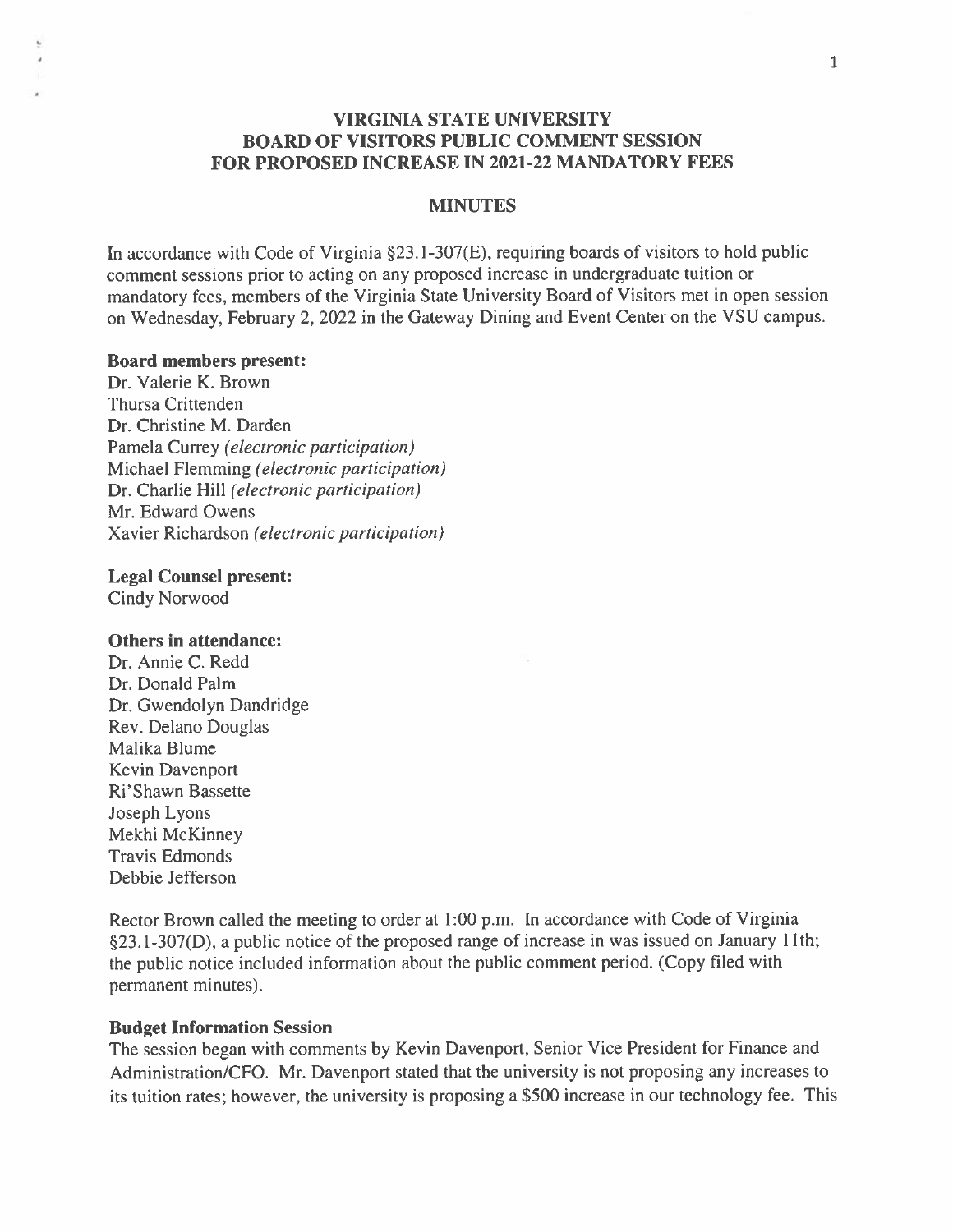is basically to cover new and ongoing technology costs. Those costs primarily include 3 areas: \$500 computer stipend for all students, updated technology in our classrooms, and to replace antiquated technology as determined by a recent assessment by the Chief Information Officer regarding the age and infrastructure needs of our computer technology. The \$500 fee will only cover a portion of those increased costs. The university is looking at other resources and other measures to cover those additional increased technology costs. Mr. Davenport stated that this proposal has already been discussed with the Student Government Association as well as presented to the student body at the last Town Hall meeting. Lastly, Mr. Davenport stated the \$500 increase in mandatory fees will yield an increase to our total tuition and fees of roughly  $2.4\%$ .

### **Public Comments**

Rector Brown called on Dr. Redd to review the guidelines for the one-hour public comment period. Each speaker was allotted three minutes to speak and were to limit their comments to the topic of tuition and fees. Speakers were asked to pre-register, and if any time remained, walk-ins would be given the opportunity to speak.

Mr. Mehki McKinney, Vice President of the Student Government Association, spoke before the board on behalf of the student body. Mr. McKinney submitted a copy of his remarks to be entered into the public record. (Copy filed with the permanent minutes.)

There were no other pre-registered speakers or walk-in speakers.

Dr. Redd announced that the public would have the opportunity to submit written comments to the Board by email, postal mail, or hand-delivery to the Office of the President. The due date for written comments is March 9, 2022. The Executive Committee of the Board of Visitors is scheduled to act on the proposed increase in 2022-2023 mandatory fees at 1:00 p.m. on March 18, 2022. All public comments will be provided to the Board in preparation for that meeting and will become part of the public record.

The Rector adjourned the session at 1:18 p.m.

Stine M. Darden

March 18, 22-23